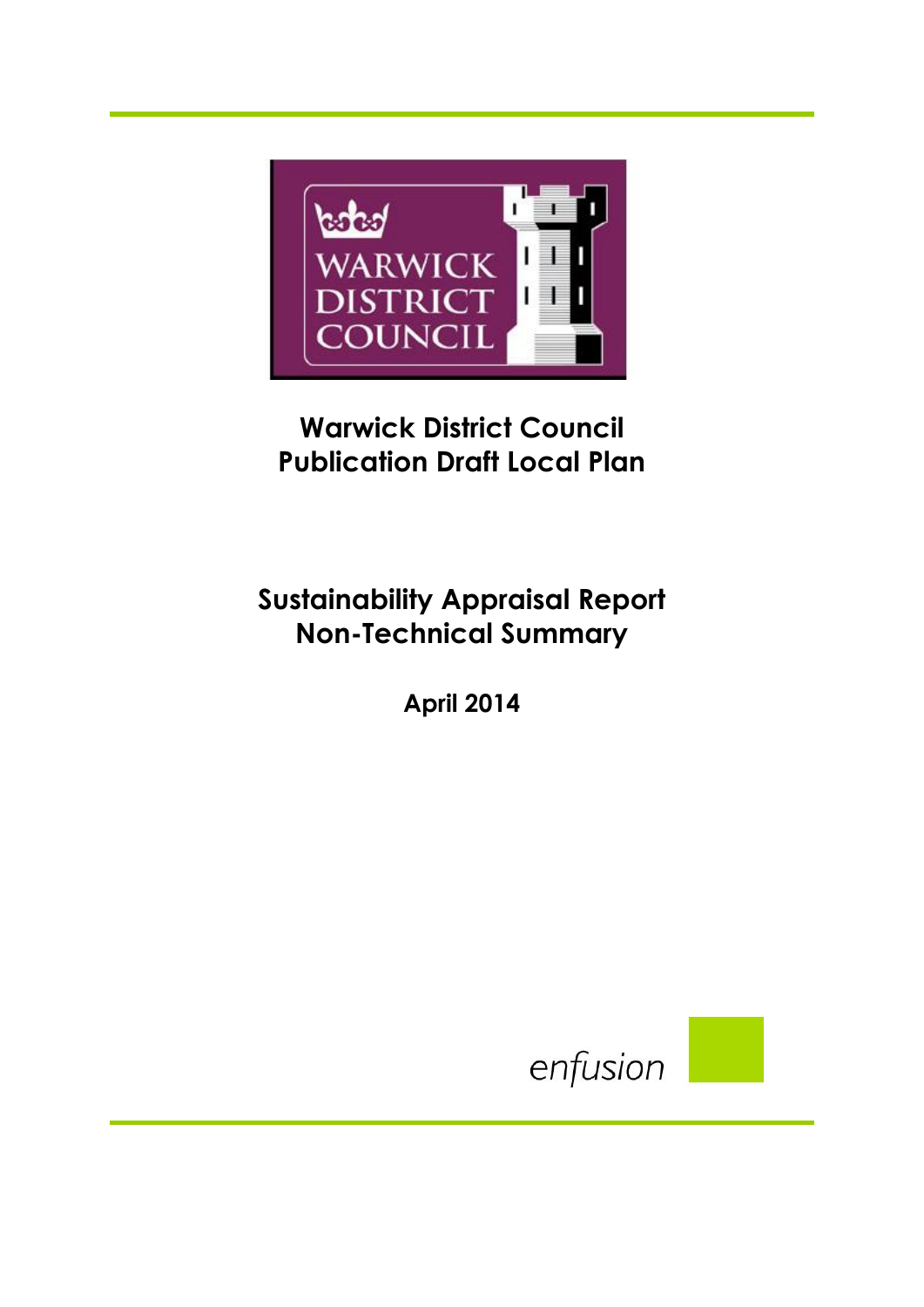# **Warwick District Council Publication Draft Local Plan**

# **Sustainability Appraisal Report Non-Technical Summary**

| date:                 | Draft 10 April 2014<br>Final 11 April 2014        |          |
|-----------------------|---------------------------------------------------|----------|
| prepared for:         | Warwick District Council                          |          |
| prepared by:          | <b>Alastair Peattie</b><br>Samantha Langford-Holt | Enfusion |
| quality<br>assurance: | <b>Barbara Carroll</b>                            | Enfusion |



environmental planning and management for sustainability

Treenwood House Rowden Lane Bradford on Avon BA15 2AU t: 01225 867112 www.enfusion.co.uk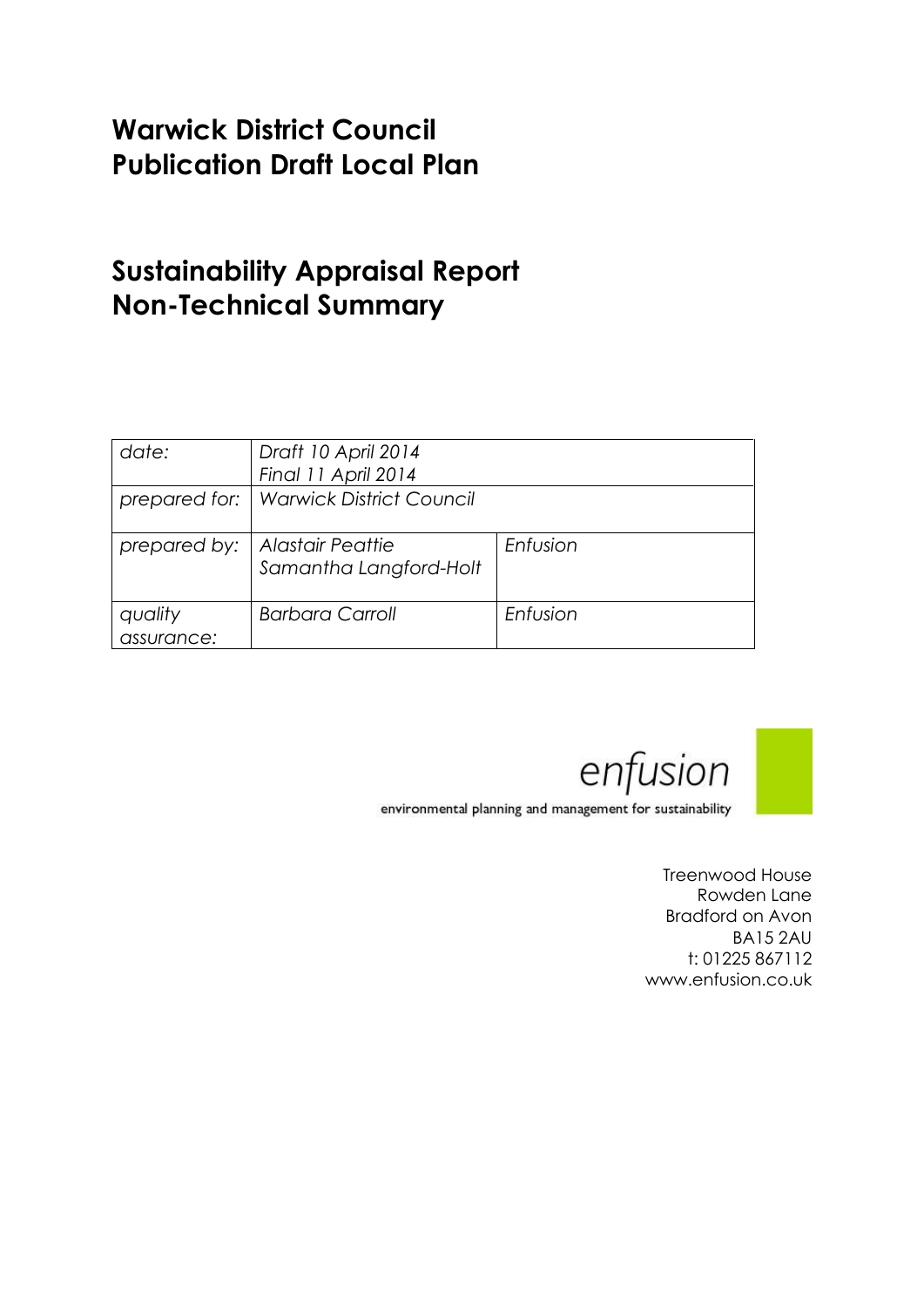# **NON-TECHNICAL SUMMARY**

### **INTRODUCTION**

1. This is the summary of the Sustainability Appraisal Report for Warwick District Council's Publication Draft Local Plan. It describes how the Sustainability Appraisal (SA) process was used to assist in planning for the development and the use of land, as required by planning legislation and National Planning Guidance. The SA assists sustainable development through providing the opportunity to consider reasonable alternatives in which the plan can contribute to improving environmental, social and economic conditions as well as providing the opportunity to identify and mitigate any potential adverse effects that the plan might otherwise have had.

# **WARWICK DISTRCIT COUNCIL'S DRAFT LOCAL PLAN**

- 2. The Local Plan will guide future development in the District for the next 15 years. It sets out how much new development (land for housing and employment) is needed and where this development should take place as well as provides information about the infrastructure (roads, schools, open spaces, etc) needed to support new development.
- 3. The Local Plan includes a Vision for the District as follows:

The Council's Vision for Warwick District (which we share with our partners), as set out in the Sustainable Community Strategy, is "to make Warwick District a Great Place to Live, Work and Visit".

- 4. The Council and its partners are trying to deliver this vision together through the Sustainable Community Strategy. The Local Plan aligns with the Warwick District Sustainable Community Strategy by focusing on the following strategic priorities:
	- Supporting Prosperity: seeking to enable the District's economy to prosper by providing opportunities for businesses to grow and relocate is an important priority for the Local Plan. To achieve this, the Plan sets out policies and proposals to support employment, vibrant town centres and a strong cultural and tourism offer.
	- Providing the homes the District needs: providing opportunities to deliver the housing needed to support the District's changing and growing population is central to the Plan, ensuring this is high quality and affordable, at the same time as meeting the needs of everyone including those with specialist housing needs.
	- Supporting sustainable communities (including health and wellbeing and community safety): there are many aspects to the delivery of sustainable communities including the design and layout of new development; provision of infrastructure; spaces and services to enable healthy and safe lifestyles; regeneration and enhancement of existing communities and environments and the protection of the natural and built environment.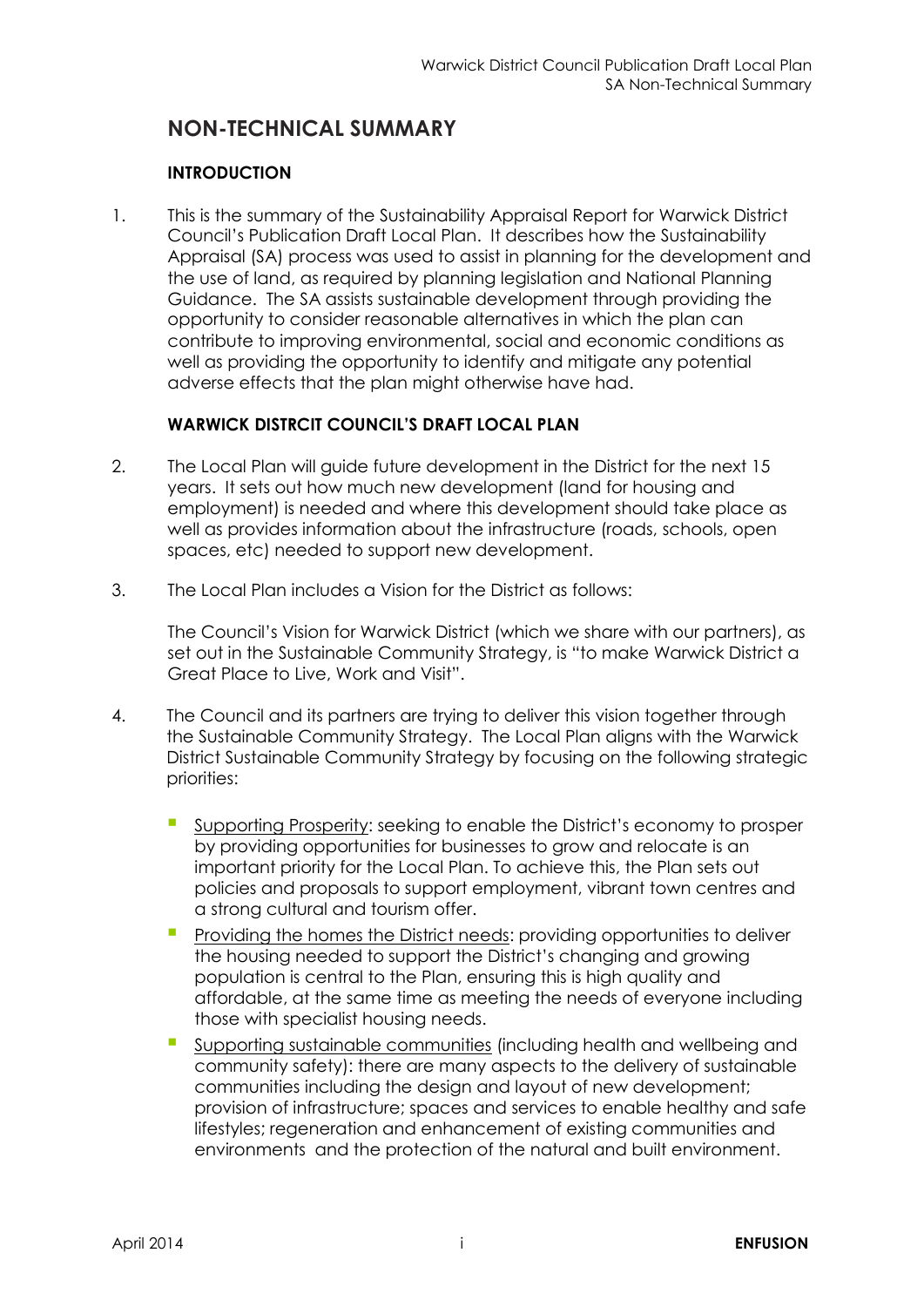- 5. In the Local Plan, these strategic priorities, are supported by a Spatial Strategy which seeks to:
	- maximise use of brownfield sites;
	- **•** only bring forward greenfield sites in sustainable locations;
	- **a** avoid coalescence between settlements;
	- **P** protect important heritage assets;
	- **P** protect areas of high landscape value and important natural assets;
	- focus employment, retail, leisure and cultural activities in town centres; and
	- only develop sites in the Green Belt where exceptional circumstances can be justified.
- 6. The Local Plan's objectives link the Local Plan strategy, with the specific proposals set out within the Local Plan Chapters. The objectives provide the framework to deliver sustainable development by balancing social, economic and environmental imperatives and where possible enhancing all three. The Objectives are as follows:
	- Objective 1: Providing sustainable levels of growth in the District.
	- **Diective 2: Providing well-designed new developments that are in the** right location and address climate change
	- Objective 3: Enabling the District's infrastructure to improve and support growth
- 7. The Publication Draft Local Plan contains 20 development strategy policies that set out the level and location of growth, 15 housing policies, 31 policies for delivering prosperous communities, 45 policies for sustainable communities and 2 infrastructure policies.

# **SUSTAINABILITY APPRAISAL & STRATEGIC ENVIRONMENTAL ASSESSMENT**

- 8. Planning legislation requires that a Local Plan is subject to a SA, a systematic process that is designed to evaluate the predicted social, economic and environmental effects of development planning. European and UK legislation require that the Local Plan is also subject to a Strategic Environmental Assessment (SEA), a process that considers the effects of development planning on the environment. Government Policy and Guidance advises that these two processes should be carried out together and outlines a number of stages of SA work that need to be carried out as the Local Plan is being prepared:
	- Stage A: Setting Context and Objectives, establishing the Baseline and Deciding the Scope
	- Stage B: Developing and Refining Alternatives and Assessing Effects
	- Stage C: Preparing the SA Report
	- **Stage D: Publish and Consult on the SA Report and the Local Plan**
	- Stage E: Post Adoption Report and Monitoring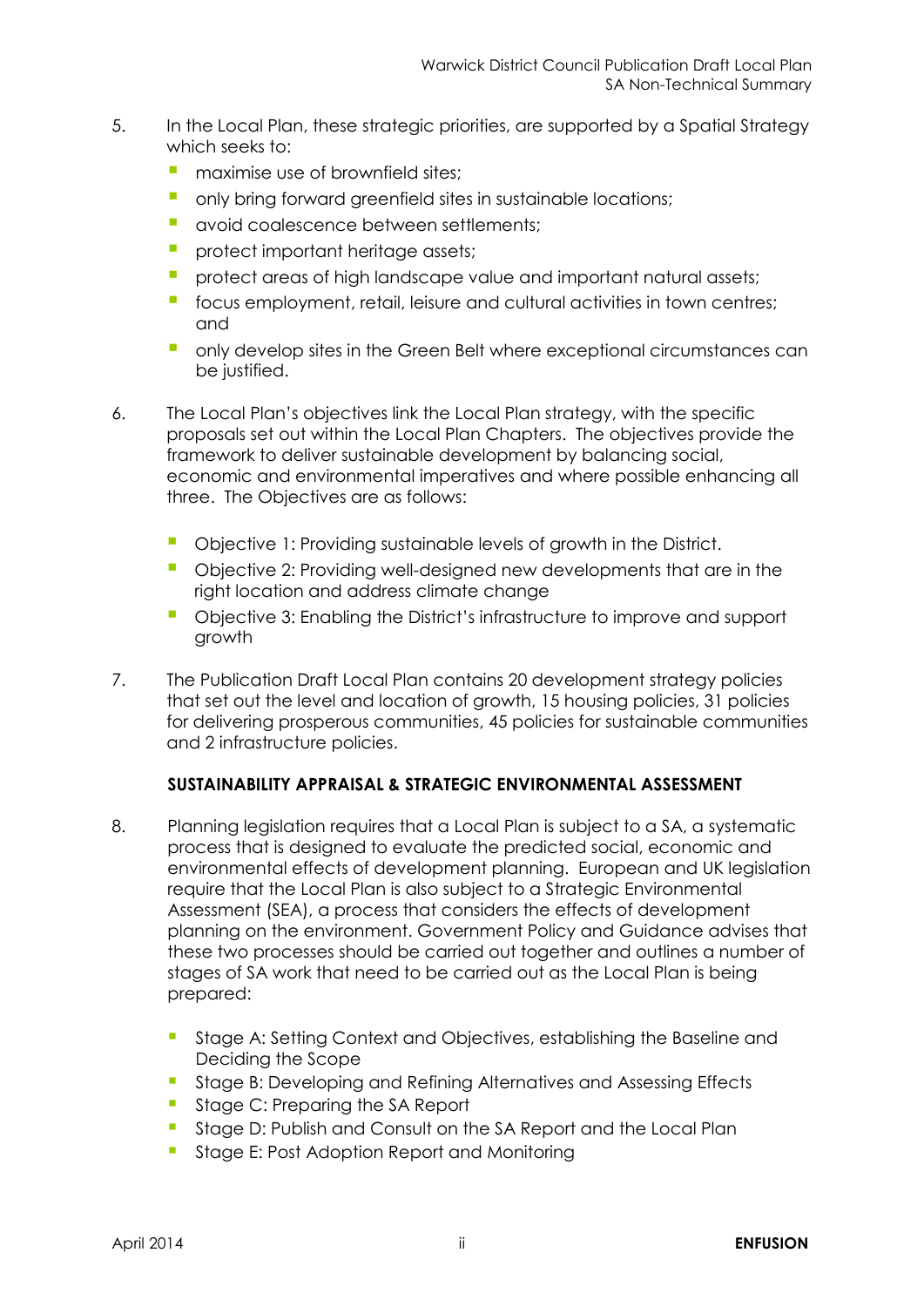9. The SA of Warwick District Council's Draft Local Plan has been prepared in accordance with the requirements for both SA and SEA.

### **SUSTAINABILITY CHARACTERISTICS OF THE LOCAL PLAN AREA AND LIKELY EVOLUTION WITHOUT THE PLAN**

- 10. Baseline information about the Local Plan area has been collected and updated since the onset of the plan-making and SA processes. Relevant and sufficient information on the present and future state of the area has been collected in order to adequately predict the potential effects of implementing the Local Plan on the area. Baseline analysis provides the basis for making judgments about how the emerging content of the Local Plan might hinder or progress objectives for sustainable development.
- 11. Warwick District covers an area of some 283 km<sup>2</sup> . The District lies within the heart of Warwickshire to the south of the city of Coventry and is surrounded on all sides except for the South East by Green Belt. The District comprises four main towns including Royal Leamington Spa, Warwick, Kenilworth and Whitnash with approximately 90% of the district's population live in these urban areas with the remaining 10% living in a number of relatively small villages. These main centres contain a wide range of different types of housing although there are affordability issues.
- 12. The total estimated population in 2011 was 137,700. The population has grown from 124,000 in 2000 - an 11% increase - and is forecast to continue to grow, with potentially a 17% growth over the next 15 years. Compared to other parts of Warwickshire, a higher proportion of the District's population is of working age. The highest rate of projected population growth in the future is expected to be amongst those aged 65 and over.
- 13. The District has a diverse population, with a high proportion of non-white British residents (15% of the total population) compared to other Districts in the County. Relative to the West Midlands as a whole, the District has a strong local economy, with a skilled population and higher than average levels of productivity and earnings compared with regional and national averages. There are good road and rail links with surrounding major urban areas.
- 14. The District's relative prosperity masks some significant areas of deprivation. In particular, Lillington lies within the most deprived 20% of Super Output Areas nationally. Further, the changing needs of business means that some of the District's traditional industrial areas require regeneration, with many of these areas located alongside the Grand Union Canal in Warwick and Royal Leamington Spa. The District's 40km of canal offer particular opportunities for recreation, regeneration and environmental improvement.
- 15. The three main town centres of Royal Leamington Spa, Kenilworth and Warwick provide a focus for retail, leisure and employment. The unique and high quality environments of these town centres has meant that they have been relatively resilient to the recent recession and the competition from online retailing and other retail areas and town centres. Despite this there has been an increase in vacancy rates and a fall in rents in some of parts of the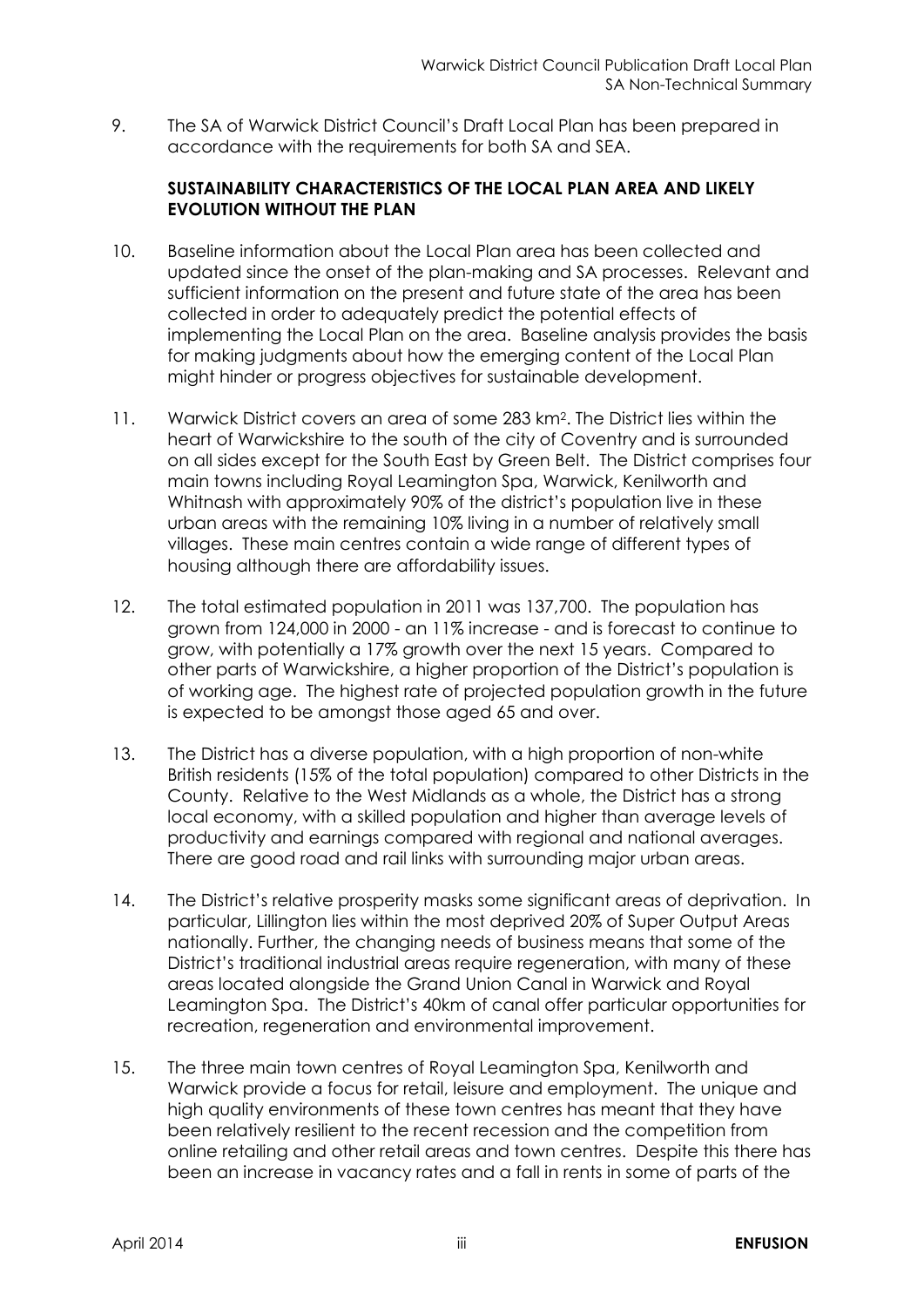town centres indicating a need to continue to focus investment in these areas.

- 16. The District also contains a large number of environmental assets of mainly national or local importance including features of historic interest, geological/ geomorphological significance and particular habitats of nature conservation interest. Areas of historic or environmental importance in the District include:
	- 7 Sites of Special Scientific Interest
	- **15 Sites of Importance for Nature Conservation**
	- **2.145 Listed Buildings**
	- 29 Conservation Areas (covering 4% of the District)
	- **11 Registered Parks and Gardens (covering 4% of the District)**
- 17. Air quality and traffic congestion, particularly in the main towns, are key issues. However, the District produces the lowest amount of waste per head compared to the other local authorities in Warwickshire. In addition, in terms of measuring well-being, Warwick District emerged as having a smaller number of areas where people are estimated to have low well-being in Warwickshire as a whole and the health of residents in generally better than in other areas of the County. The District also has the lowest overall recorded crime rates in Warwickshire.
- 18. Without the Local Plan existing trends are likely to continue and there would be a lack of co-ordination between where new development takes place and where it is needed. Development would not necessarily be directed towards the areas with the least constraints, which could have adverse effects on sensitive receptors such as the natural environment and heritage.

#### **KEY SUSTAINABILITY ISSUES, PROBLEMS AND OPPORTUNITIES**

- 19. Plans and programmes that could affect the Local Plan were reviewed and considered together with information collected relevant to the characteristics of the District. From these studies the key sustainability issues and opportunities for the Local Plan were identified as follows:
	- 1. The effects of the recent recession and not knowing how the local economy will change in the future.
	- 2. Relatively high house prices limiting local people's ability to buy or rent property in the area, creating the need for more affordable housing for families in towns and villages. Another issue is the need to provide more housing to meet people's needs in the future, particularly those of older people.
	- 3. The economic strength of the town centres of Warwick, Leamington Spa and Kenilworth, and the threat to these from retail and leisure developments elsewhere.
	- 4. The size and condition of existing community facilities and services (particularly schools and health-care facilities) and whether they can meet current and future needs.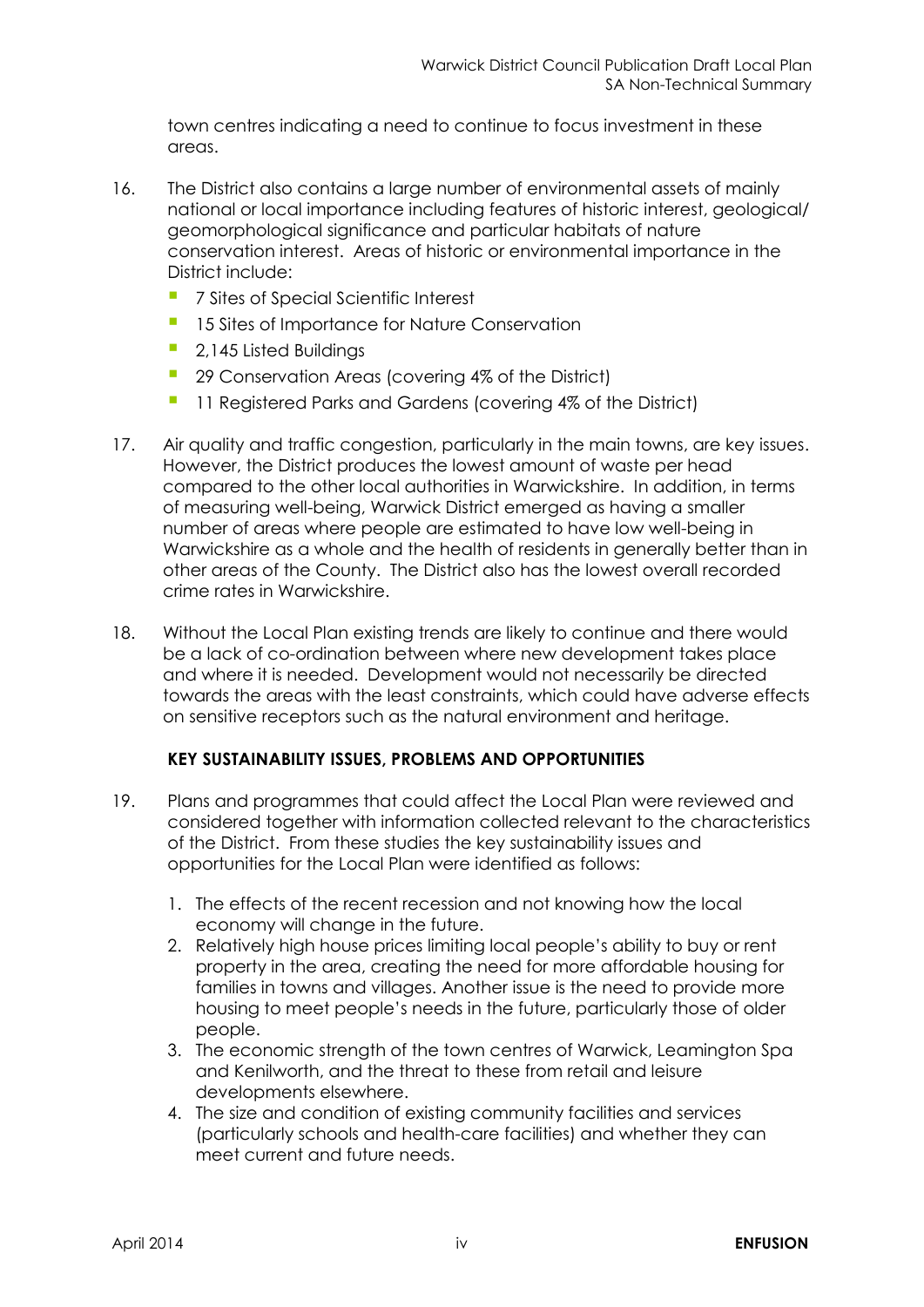- 5. People's general health and well-being, and the need for people (particularly teenagers and young people) to have access to sport and cultural experiences, such as cinemas and community events.
- 6. Road congestion and air pollution, particularly around the main junctions along the A46 and M40, the routes into the towns, and within the town centres.
- 7. The threat of flooding of homes and businesses in some areas, particularly where surface water may flood towns and villages, and the concern that the threat of flooding will increase because of climate change.
- 8. Areas of poverty in Warwick and Leamington Spa.
- 9. The pressure for new development threatening the high-quality built and natural environments in the district, particularly historic areas, and the cost of maintaining historic buildings and areas.
- 10. Crime and the fear of crime, particularly in town centres, and the need to protect the community from harm.
- 11. The Government's planned High Speed 2 rail line and its possible effects on the area. (The Government is consulting the public separately on this issue.)
- 20. The baseline and review of other plans was updated in 2013 and 2014 so that the basis for assessment remained current. This also demonstrated that the sustainability issues are still relevant and that the methods of assessment remain applicable.

# **HOW HAS THE LOCAL PLAN BEEN ASSESSED?**

21. An SA Framework was compiled and included SA Objectives that aim to resolve the issues and problems identified for development planning in the Local Plan area. This SA Framework, together with the baseline information, comprised the basis for assessment, and is summarised in the following table:

| <b>Objective</b>                                                     | <b>Key Questions</b>                                                                                                                                                                                                                                                                                                                                                                      |
|----------------------------------------------------------------------|-------------------------------------------------------------------------------------------------------------------------------------------------------------------------------------------------------------------------------------------------------------------------------------------------------------------------------------------------------------------------------------------|
| 1. To have a strong<br>and stable economy                            | Will it help meet the employment needs of the local<br>community?<br>Will it help diversify the economy in general?<br>Will it enhance the vitality and viability of the town centre?<br>Will it encourage or enable inward investment?<br>Will it promote investment in future prosperity (for example<br>by supporting R&D, small businesses and/or encouraging<br>skills development)? |
| 2. To enable a range<br>of sustainable<br>transport options          | Will it encourage the use of public transport, walking or<br>cycling?<br>Will it help reduce traffic congestion?                                                                                                                                                                                                                                                                          |
| 3. To reduce the<br>need to travel                                   | Will it reduce the overall need to travel?                                                                                                                                                                                                                                                                                                                                                |
|                                                                      | Will it help reduce the need to travel by car / lorry?                                                                                                                                                                                                                                                                                                                                    |
| 4. To reduce the<br>generation of waste<br>and increase<br>recycling | Will it encourage the management of waste in line with the<br>waste management hierarchy, giving first priority to<br>reducing waste, followed by reuse and recycling, then other<br>forms of energy recovery and lastly disposal?.<br>Will any residual disposal be undertaken in the least<br>environmentally detrimental manner?                                                       |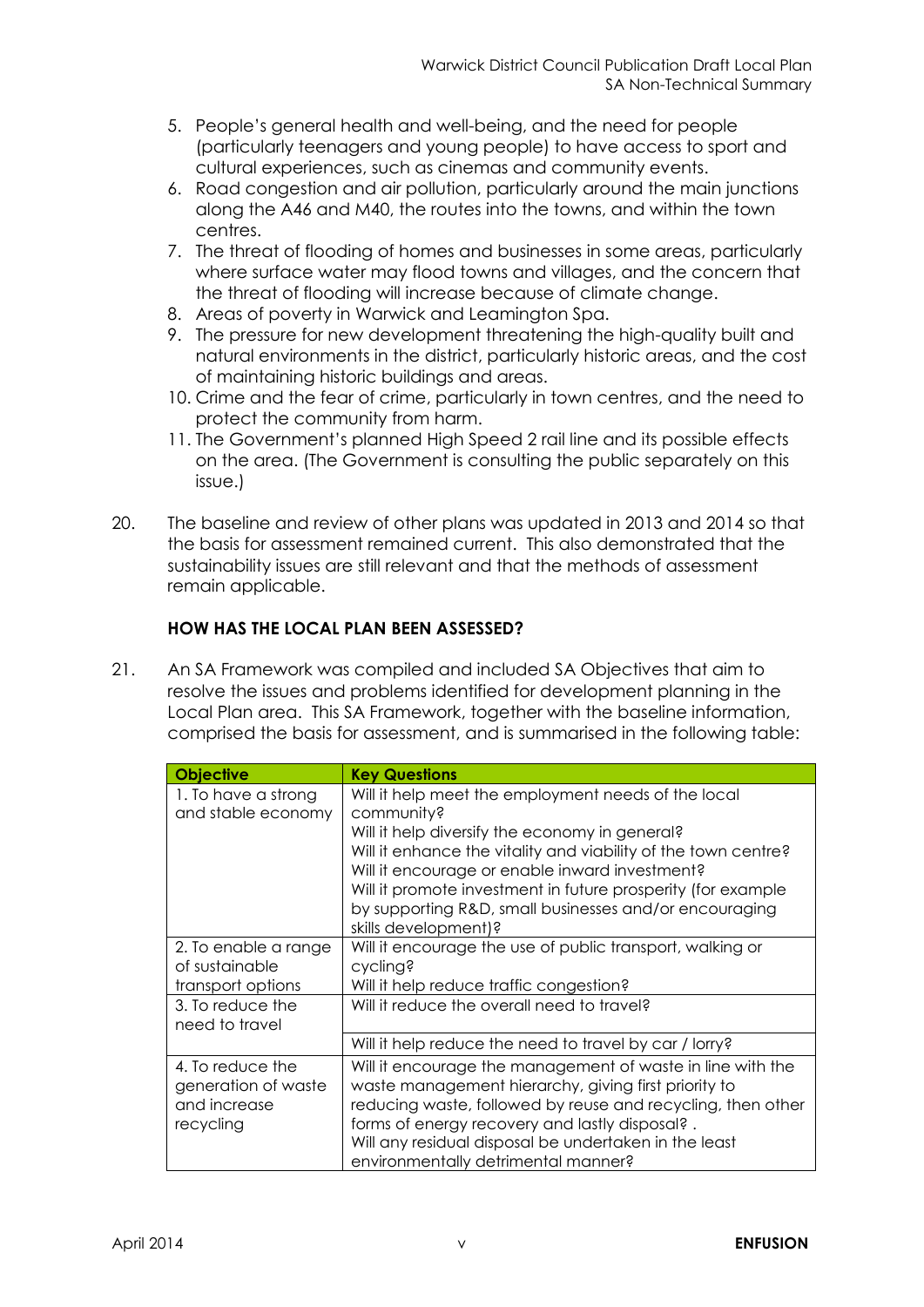| <b>Objective</b>                                                    | <b>Key Questions</b>                                                                                                                                                                                                                                                   |
|---------------------------------------------------------------------|------------------------------------------------------------------------------------------------------------------------------------------------------------------------------------------------------------------------------------------------------------------------|
| 5. To ensure the<br>prudent use of land<br>and natural<br>resources | Does it optimise the use of previously developed land and<br>buildings?<br>Will it minimise development on Greenfield land?<br>Will it reduce the amount of derelict, degraded or<br>underused land?<br>Does it make efficient use of existing physical infrastructure |
|                                                                     | (i.e. instead of requiring new infrastructure to be built)?<br>Does it encourage resource-efficient design and/or<br>construction (in terms of water and/or raw materials)?<br>Does it encourage the use of materials from alternative and<br>renewable sources?       |
| 6. To protect and<br>enhance the natural<br>environment             | Will it protect and enhance species, habitats and sites<br>designated for their nature conservation interest?<br>Will it safeguard and/or enhance the character of<br>significant landscape areas?                                                                     |
| 7. To create and                                                    | Will it help provide a sense of identity and local                                                                                                                                                                                                                     |
| maintain safe, well-<br>designed, high                              | distinctiveness?<br>Will it protect or enhance the setting of the town?                                                                                                                                                                                                |
| quality built                                                       | Will it promote design that enhances townscapes?                                                                                                                                                                                                                       |
| environments                                                        | Will it protect or improve safety in built environments?                                                                                                                                                                                                               |
| 8. To protect and<br>enhance the historic                           | Will it protect and enhance sites, features and areas of<br>historical, archaeological and cultural value?                                                                                                                                                             |
| environment                                                         | Will it encourage appropriate use of and/or access to                                                                                                                                                                                                                  |
|                                                                     | buildings and landscapes of historical/cultural value?                                                                                                                                                                                                                 |
| 9. To create good<br>quality air, water                             | Will it affect local air quality?<br>Will it affect air quality in the Air Quality Management                                                                                                                                                                          |
| and soils                                                           | Areas?                                                                                                                                                                                                                                                                 |
|                                                                     | Will it minimise pollution of soils?                                                                                                                                                                                                                                   |
|                                                                     | Will it minimise light and noise pollution levels?                                                                                                                                                                                                                     |
|                                                                     | Will it retain the best quality agricultural land?<br>Will it minimise adverse effects on ground and surface water                                                                                                                                                     |
|                                                                     | quality?                                                                                                                                                                                                                                                               |
| 10. To minimise the                                                 | Will it reduce overall energy use through increased energy                                                                                                                                                                                                             |
| causes of climate<br>change by reducing                             | efficiency?<br>Will it reduce or minimise greenhouse gas emissions?                                                                                                                                                                                                    |
| greenhouse gases                                                    | Will it increase the proportion of energy generated from                                                                                                                                                                                                               |
| and increasing the                                                  | renewable and low carbon sources?                                                                                                                                                                                                                                      |
| proportion of energy                                                |                                                                                                                                                                                                                                                                        |
| generated from<br>renewable and low                                 |                                                                                                                                                                                                                                                                        |
| carbon sources.                                                     |                                                                                                                                                                                                                                                                        |
| 11. To adapt to the<br>predicted impacts of<br>climate change       | Will it reduce or minimise the risk of flooding?<br>Will it minimise sensitive development in medium and high<br>risk flood zones?                                                                                                                                     |
| including flood risk<br>12. To meet the                             | Is it enabling the housing target to be met?                                                                                                                                                                                                                           |
| housing needs of the                                                | Does it provide for the development of balanced                                                                                                                                                                                                                        |
| whole community                                                     | communities by encouraging an appropriate mix of housing                                                                                                                                                                                                               |
| (ensuring the                                                       | (in terms of type, size and tenure)?                                                                                                                                                                                                                                   |
| provision of decent<br>and affordable                               | Will it reduce homelessness and housing need?<br>Will it reduce the number of empty homes?                                                                                                                                                                             |
| housing for all, of the                                             |                                                                                                                                                                                                                                                                        |
| right quantity, type,                                               |                                                                                                                                                                                                                                                                        |
| size and tenure)                                                    |                                                                                                                                                                                                                                                                        |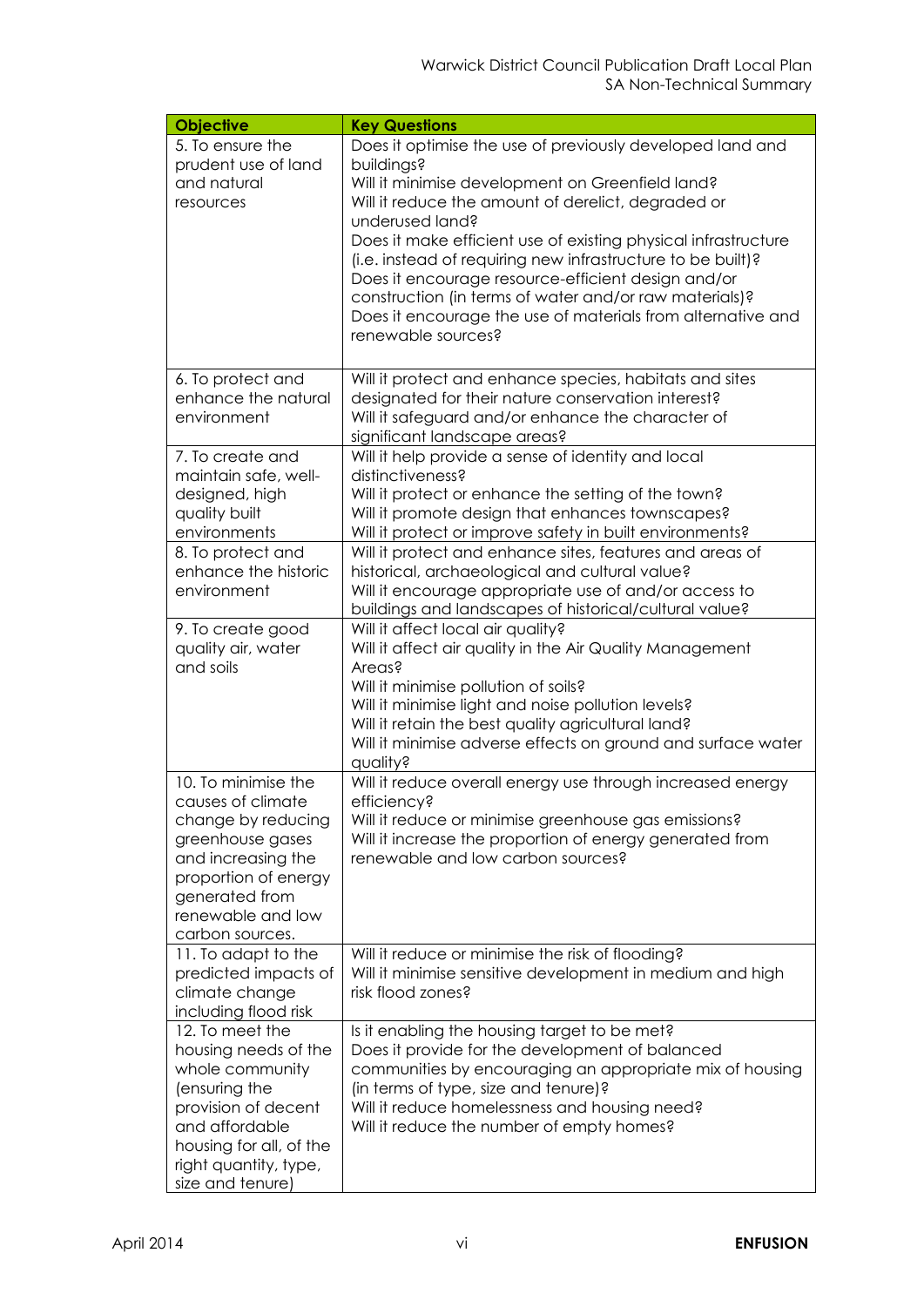| <b>Objective</b>                                 | <b>Key Questions</b>                                                                                                                                                                                                                                                                                 |
|--------------------------------------------------|------------------------------------------------------------------------------------------------------------------------------------------------------------------------------------------------------------------------------------------------------------------------------------------------------|
| 13. To protect,                                  | Will it maintain and enhance existing community facilities?                                                                                                                                                                                                                                          |
| enhance and                                      | Will it put unacceptable pressure on existing services and                                                                                                                                                                                                                                           |
| improve accessibility                            | community facilities?                                                                                                                                                                                                                                                                                |
| to local services and                            | Will it improve access to local services and facilities for the                                                                                                                                                                                                                                      |
| community facilities                             | whole community?                                                                                                                                                                                                                                                                                     |
| 14. To improve<br>health and well<br>being       | Will it promote healthy lifestyles?<br>Will it provide and improve access to health and social care<br>services?<br>Will it provide and/or enhance the provision of open space?<br>Will it improve opportunities to participate in the district's<br>cultural, sport and recreational opportunities? |
| 15. To reduce<br>poverty and social<br>exclusion | Will it reduce poverty and social exclusion in those areas<br>most affected?                                                                                                                                                                                                                         |
| 16. To reduce crime,                             | Will it reduce actual levels of crime?                                                                                                                                                                                                                                                               |
| fear of crime and                                | Will it reduce the fear of crime?                                                                                                                                                                                                                                                                    |
| antisocial behaviour                             | Will it reduce / discourage anti-social behaviour?                                                                                                                                                                                                                                                   |

22. Each emerging part of the Local Plan, including options for distributing housing, employment and infrastructure, potential allocations, and policies to control proposed development, was subject to SA. Using the SA Framework, the baseline information and professional opinion, the likely effects of the emerging Local Plan were assessed. The SA considered positive, negative and cumulative effects for alternatives according to categories of significance as set out in the following table:

| <b>Categories of Significance</b> |                |                                                          |  |
|-----------------------------------|----------------|----------------------------------------------------------|--|
| Symbol                            | Meaning        | <b>Sustainability Effect</b>                             |  |
| $+ +$                             | Major          | Proposed development encouraged as would                 |  |
|                                   | Positive       | resolve existing sustainability problem                  |  |
| ÷                                 | Minor          | No sustainability constraints and proposed               |  |
|                                   | Positive       | development acceptable                                   |  |
|                                   | <b>Neutral</b> | Neutral effect                                           |  |
|                                   |                |                                                          |  |
| ?                                 | Uncertain      | Uncertain or Unknown Effects                             |  |
|                                   |                |                                                          |  |
|                                   | Minor          | Potential sustainability issues: mitigation and/or       |  |
|                                   | Negative       | negotiation possible                                     |  |
|                                   | Major          | Problematical and improbable because of known            |  |
|                                   | Negative       | sustainability issues; mitigation likely to be difficult |  |
|                                   |                | and/or expensive                                         |  |

23. Sustainability Appraisal is informed by the best available information and data. However data gaps and uncertainties exist and it is not always possible to accurately predict effects at a strategic plan level. For example, specific significance of effects on biodiversity, heritage assets, or changes to local level traffic flows may depend on more detailed studies and assessments that are more appropriately undertaken at the next stage of planning - at the project or site level. Climate change impacts are difficult to predict as the effects are most likely to be the result of changes at a cumulative and regional/national level, and therefore a precautionary approach that seeks to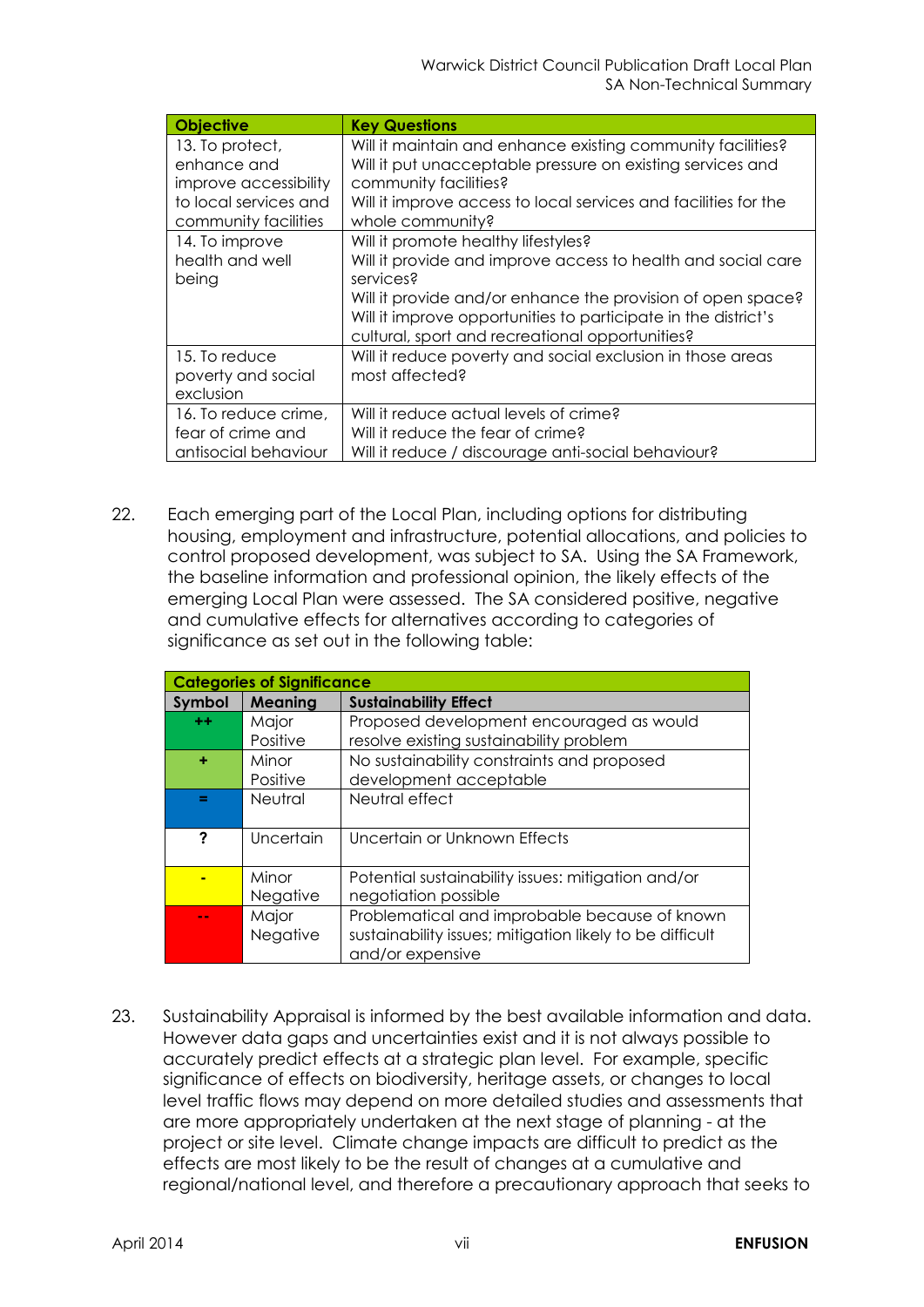deliver best practice mitigation and adaptation is the most appropriate approach.

### **WHAT REASONABLE ALTERNATIVES HAVE BEEN CONSIDERED AND ASSESSED?**

24. Throughout the development of the Local Plan, alternatives have been considered and appraised through the SA process in an iterative and ongoing way such that the findings of the SA have informed plan-making. Alternatives for the level and distribution of growth as well as potential site allocations have been considered from the early stages - from the SA Scoping Report (March 2011) through to the production of this SA Report (April 2014). The findings of the SA of alternatives and the reasons for the selection or rejection of options are provided in the main SA Report.

# **WHAT ARE THE LIKELY SIGNIFICANT EFFECTS OF THE PUBLICATION DRAFT LOCAL PLAN?**

- 25. **Housing** (SA Objectives 7 & 12) Overall, the Local Plan is considered to have the potential for major short to long-term positive cumulative effects on housing through the provision of 12,860 new homes to meet the objectively assessed need of the District during the life of the Plan. Housing will be distributed across the District in urban and rural areas and Local Plan policies will ensure that a suitable mix of homes are provided to meet the needs of all people in the future. The increased supply of housing as a result of the policies and allocations could also have the effect of reducing house prices in the area, which was identified as a key sustainability at the scoping stage. The Local Plan also seeks to provide affordable housing that will also help to address this issue. Local Plan policies seek to protect the existing built environment and also require any new development to be well designed and be high quality.
- 26. **Economy and Employment** (SA Objective 1) Overall, the Local Plan is considered to have the potential for major short to long-term positive cumulative effects on the economy and employment through the provision of 66 ha of employment land during the life of the Plan. Major allocations for employment have been distributed between Leamington, Kenilworth and the sub-regional employment area in the north of the District. The Local Plan protects existing employment as well as supports economic growth through both the regeneration of previously developed land as well as development of suitable Greenfield sites. It also seeks to maintain the shopping function of the town centres and support proposals that enhance their roles.
- 27. **Communities and Health** (SA Objectives 13, 14, 15 & 16) The Local Plan seeks to protect and enhance accessibility to community facilities and services, which includes open space for recreation and health facilities. Provision is made for new community facilities and improvements to sustainable transport modes will help to improve accessibility. Policies support development that is of the highest quality and ensures that new development is integrated with existing communities and that the design and layout of proposals minimise the potential for crime and anti-social behaviour. The provision of housing and employment will help to meet the future needs of communities in the District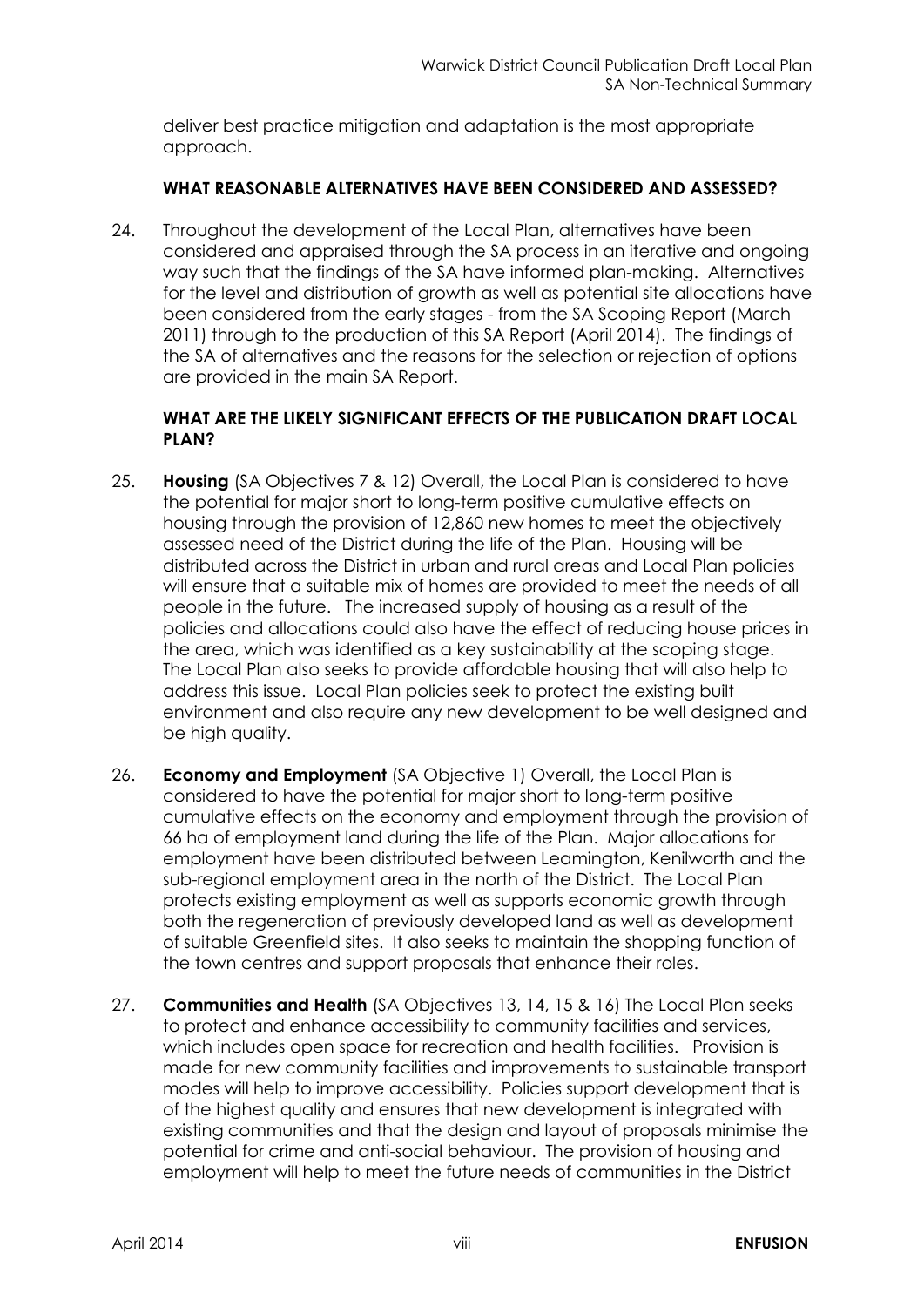and the amenity of residents is also protected. It is therefore considered that the Local Plan as a whole will have major positive cumulative effects in the long-term for communities and health.

- 28. **Transport and Accessibility** (SA Objective 2 & 3) Local Plan policies seek to address the impacts of proposed development on the road network and ensure that appropriate infrastructure is provided. The IDP sets out a range of highways and sustainable transport infrastructure that will need to be delivered during the life of the Plan to support proposed development. Local Plan policies also seek to improve public transport and pedestrian routes and encourage the use of sustainable transport modes. These measure as along with the delivery of housing, employment and community facilities/ services has the potential for a long-term positive cumulative effect on transport and accessibility.
- 29. **Air Quality** (SA Objective 9) It is considered that major negative effects on air quality are unlikely as a result of the Local Plan. Policies seek to address the impacts of proposed development on the road network and improve public transport and pedestrian routes as well as encourage the use of sustainable transport modes. While there may be some localised impacts in the short-term as a result of proposed development, the mitigation proposed through Local Plan policies and predicted trends in air quality will ensure that these are not significant.
- 30. **Climate Change and Flooding** (SA Objective 10 & 11) Local Plan policies seek to address the impacts of proposed development on the road network and improve public transport and pedestrian routes and encourage the use of sustainable transport modes. These measures along with predicted trends in air quality should ensure that the Local Plan does not have major long-term negative effects on climate change as a result of increased traffic. There is also the potential for the Local Plan to have negative cumulative effects through the embodied energy inherent in the construction and maintenance of development. Processing methods and technologies are likely to improve reducing the amount of embodied energy used; however this is uncertain.
- 31. **Water Resources and Water Quality** (SA Objectives 5 & 9) Overall, the Local Plan is considered to have the potential for minor negative cumulative effects on this topic through the provision of 12,860 homes and 66 ha of employment land during the life of the Plan. Local Plan policies protect the water environment and encourage the inclusion of water efficiency measures and sustainable drainage systems as well as the provision of necessary infrastruture. Mitagtion measures should ensure that negative cumulative effects are not significant.
- 32. **Natural Environment (Landscape, Flora and Fauna and Soils)** (SA Objective 5, 6 & 9) The level of growth proposed through the Local Plan has the potential for major long-term negative effects on the natural environment. To address this, the Local Plan seeks to direct development away from sensitive areas and also protect, enhance and restore the natural environment. The mitigation provided by Plan policies and available at the project level should address negative effects to ensure they are not significant for the landscape or biodiversity; however, the overall cumulative effect of the Local Plan remains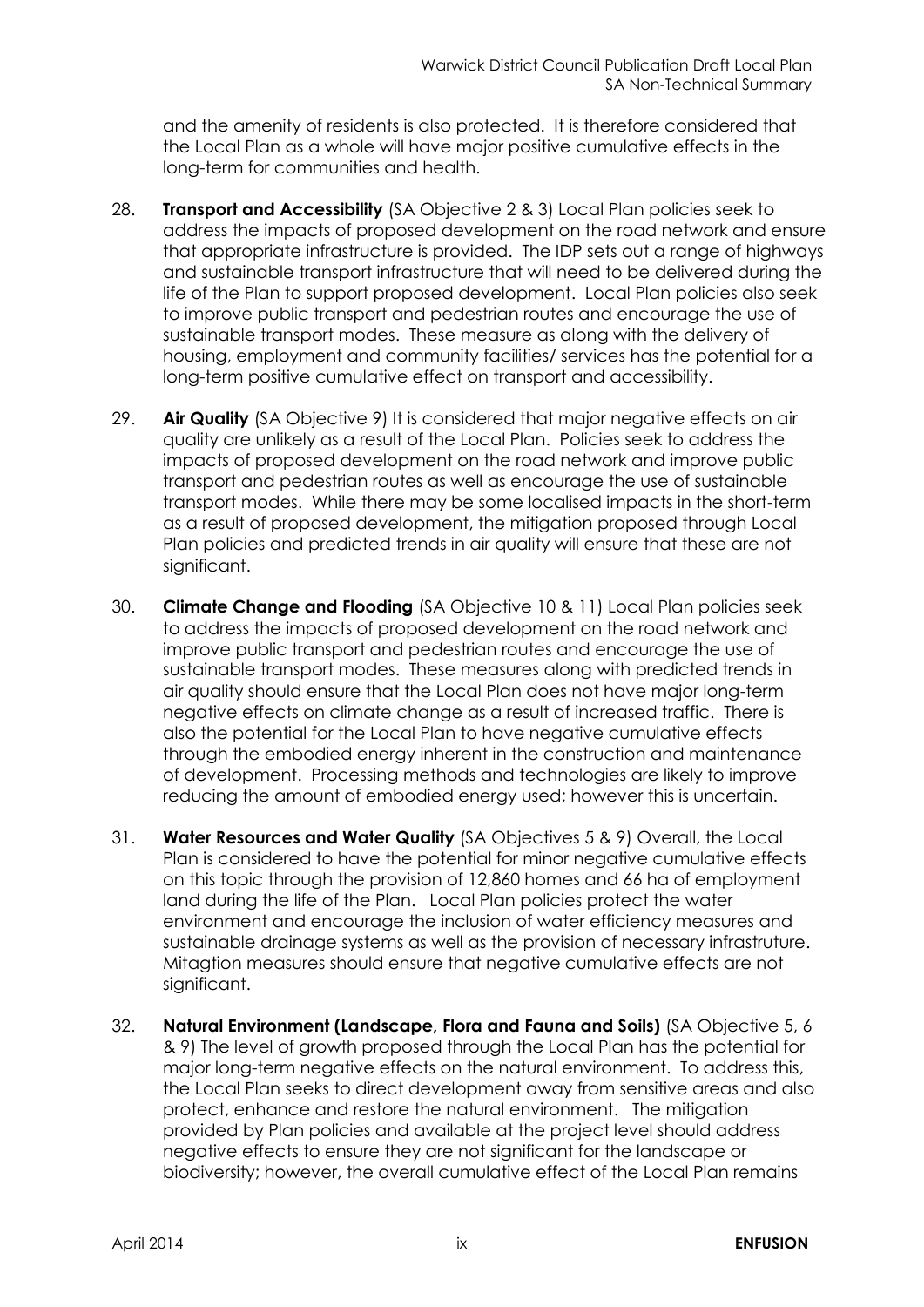uncertain. The Local Plan will lead to the loss of large areas of best and most versatile agricultural land.

- 33. **Cultural Heritage** (SA Objective 8) Overall the Local Plan seeks to protect and enhance heritage as well as avoid development that would have an impact on the significance of heritage assets. It seeks to direct development to the available and suitable areas with the least constraint. Whilst it is recognised that development has the potential for negative effects on heritage it is also considered that there is the opportunity for positive effects by enhancing assets and promoting improved access. There is suitable mitigation available to address negative effects to ensure that they are not significant; however, the overall cumulative effect of the Local Plan on heritage remains uncertain.
- 34. **Waste and Recycling** (SA Objective 4) Overall, the Local Plan is considered to have the potential for minor negative cumulative effects on this topic through the provision of 12,860 homes and 66 ha of employment land during the life of the Plan. Local Plan policies expect development proposals to make sufficient provision for sustainable waste management and they also allow for sufficient flexibility to address increased future demand for waste facilities as a result of proposed development.

### **HOW COULD NEGATIVE EFFECTS BE MITIGATED AND POSITIVE EFFECTS ENHANCED?**

- 35. An important role of the SA process is to provide recommendations for the mitigation of negative effects and enhancement of the positive effects identified in the appraisal process. These can then be carried forward in the remainder of the plan-making process and can include further recommendations for other development plan documents and for processes including site master planning.
- 36. In preparing Local Plan polices, Warwick District Council has sought to mitigate the negative effects of development and maximise the opportunities presented. The proposed Policies and Site Allocations presented in the Publication Draft Local Plan reflect recommendations arising from all the previous SA work undertaken to support the plan development stages, and the Council is commended for their effective and thorough integration of key sustainability themes and requirements throughout the progression of the Plan. In particular, the findings of the SA guided the selection of potential site allocations by identifying sustainability issues and in particular the cumulative effects of development for settlements and sensitive receptors.
- 37. Potential negative effects are mitigated through strong policies that seek to protect, enhance and restore the natural environment and heritage as well as promote strong sustainable communities through high quality layout and design. The Local Plan ensures that necessary infrastructure and investment is provided at the right times and in the right places to support new development and communities. It also seeks to create a healthy integrated network of Green Infrastructure by planning for the natural environment at a variety of spatial scales, which will have benefits for communities and nature as well as the economy.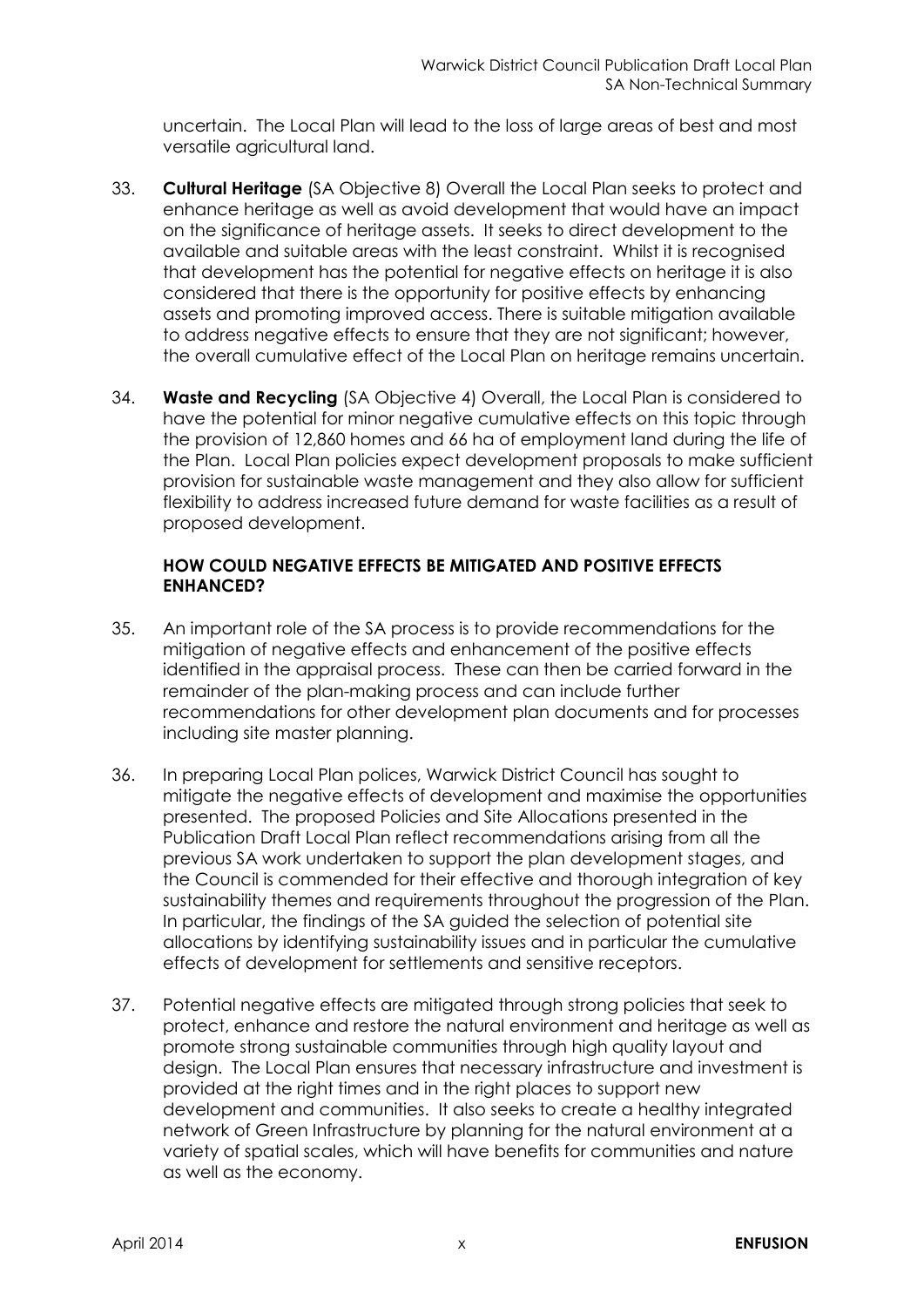# **CONSULTATION**

38. The emerging Local Plan and its accompanying SA documents have been subject to statutory consultation at the scoping stage with the statutory bodies (English Heritage, Environment Agency, and Natural England) and wider consultation with stakeholders and the public. The SA accompanying each stage of plan-making since 2011 has been subject to public consultation through provision of the documents on the Councils' Local Plan website. Comments made and responses to these comments have been recorded and also made available. Thus consultation has been a vital ongoing and iterative element of the plan-making and the SA processes. The Publication Draft Local Plan and the SA Report reflect the findings of various technical studies and the responses received during consultation.

# **MONITORING PROPOSALS**

39. Local Planning Authorities are required to produce Monitoring Reports (MRs) including indicators and targets against which the progress of the Plan can be assessed. There is also a requirement to monitor the predictions made in the SA and Government advises Councils to prepare a monitoring strategy that incorporates the needs of the two processes to make best use of shared information and resources. Monitoring proposals were suggested in the early SA scoping stage and will be progressed, including consultation, as the Local Plan progresses. The Council will prepare a monitoring strategy that will include consideration of any specific requirements from the SA process.

# **SUMMARY AND NEXT STEPS**

- 40. The Sustainability Appraisal of the Publication Draft Local Plan has appraised the effects of the policies and site allocations as well as the overall effects of the plan, including cumulative effects. The Appraisal has identified that the proposed Local Plan will help to address the identified sustainability issues in the area, with major positive effects particularly for communities through the allocation of a range of new housing and employment land, together with improvements to sustainable modes of transport. The key negative effects identified relate to the potential environmental impact of increased housing, employment and infrastructure development. Overall, the policies and proposed site allocations provide a strong positive framework to guide future sustainable development in the District.
- 41. The consultation responses received on the Publication Draft Local Plan and this Sustainability Appraisal Report will be used to finalise the Publication Draft Local Plan. Any significant changes to the policies or strategic allocations proposed in the Plan will be subject to further appraisal as necessary and a revised SA Report will be published alongside the Submission Document.
- 42. The SA Report is available for review and comments alongside the Publication Draft Local Plan for a 6 week period week commencing 12<sup>th</sup> May to 23<sup>rd</sup> June 2014. All responses should be sent to: